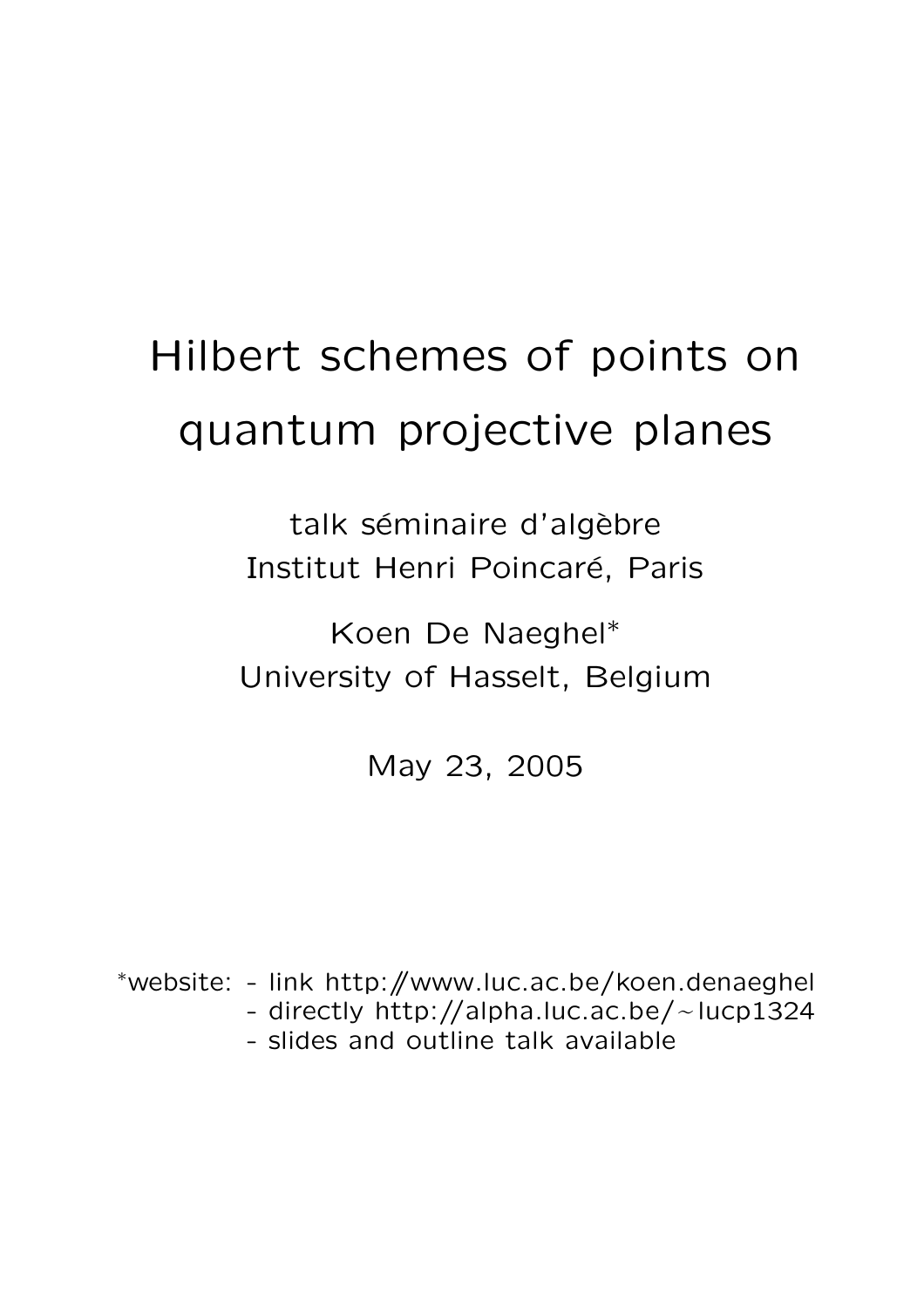Based on joined work with M. Van den Bergh.

## Contents:

## 1. Hilbert schemes of points

- 1.1. Hilbert scheme of points on  $\mathbb{P}^2$
- 1.2. Quantum polynomial rings
- 1.3. Examples
- 1.4. Quantum projective planes  $\mathbb{P}^2_q$  $\bar{\mathsf q}$
- 1.5. Examples
- 1.6. Hilbert scheme of points on  $\mathbb{P}^2_q$  $\bar{\mathsf{q}}$
- 1.7. Examples

### 2. Stratification and connectedness

- 2.1. Hilbert scheme of points on  $\mathbb{P}^2$
- 2.2. Hilbert scheme of points on  $\mathbb{P}^2_{\mathsf{G}}$  $\bar{\mathsf{q}}$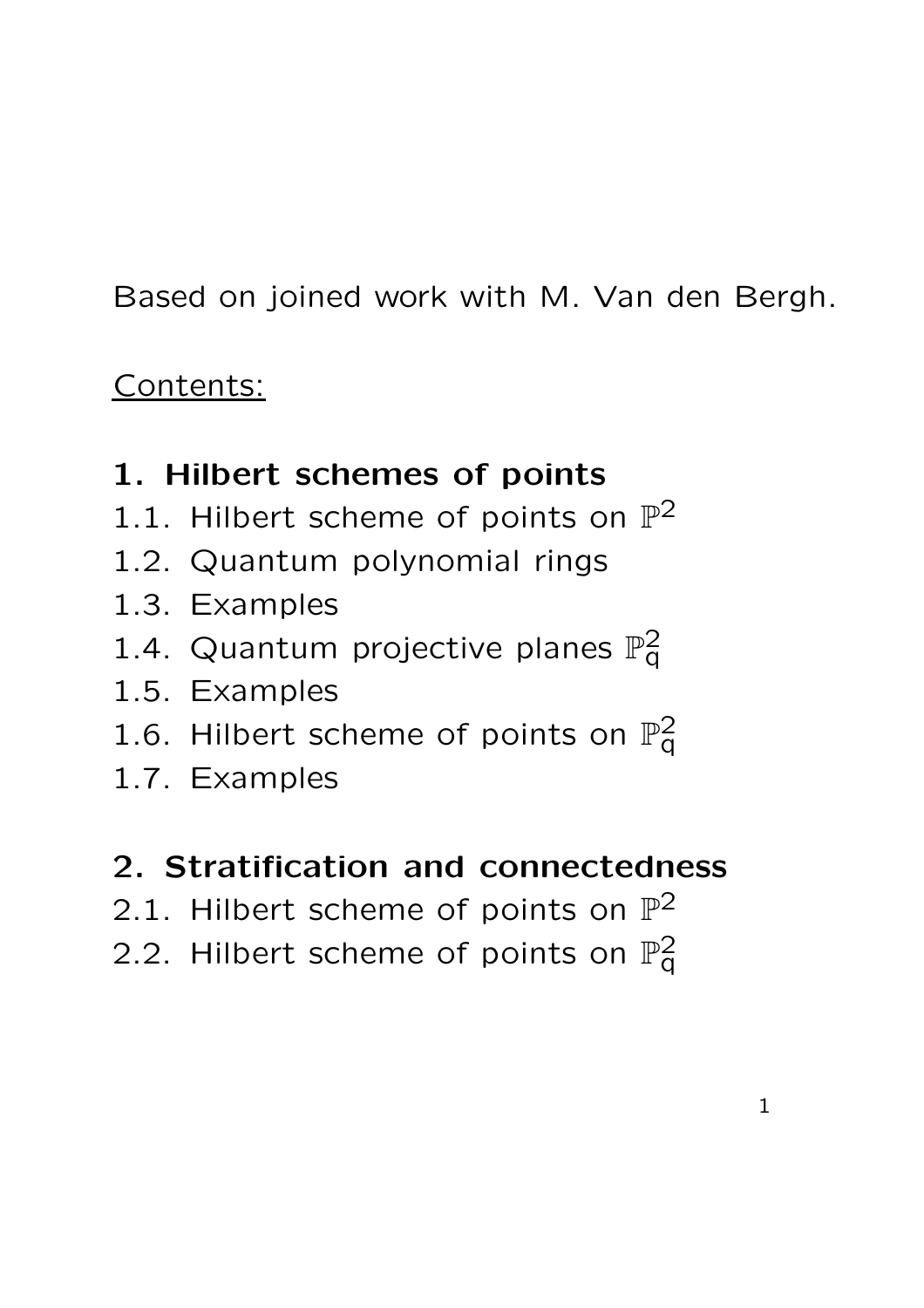## 1. Hilbert schemes of points

## 1.1. Hilbert scheme of points on  $\mathbb{P}^2$

- $\bullet$  k algebraically closed field, char. zero  $k[x, y, z]$  polynomial ring  $\mathbb{P}^2 = \operatorname{\mathsf{Proj}}\nolimits A$  projective plane
- subschemes  $X$  of dimension zero, degree  $n$ parameterized by Hilbert scheme Hilb $_n(\mathbb{P}^2)$  $X$  as a set:  $n$  points in  $\mathbb{P}^2.$
- $\bullet$  Hilb $_n(\mathbb{P}^2)$  is smooth connected projective variety of dimension  $2n$

Aim: generalize Hilb $_n(\mathbb{P}^2)$  to certain noncommutative deformations of  $\mathbb{P}^2$ .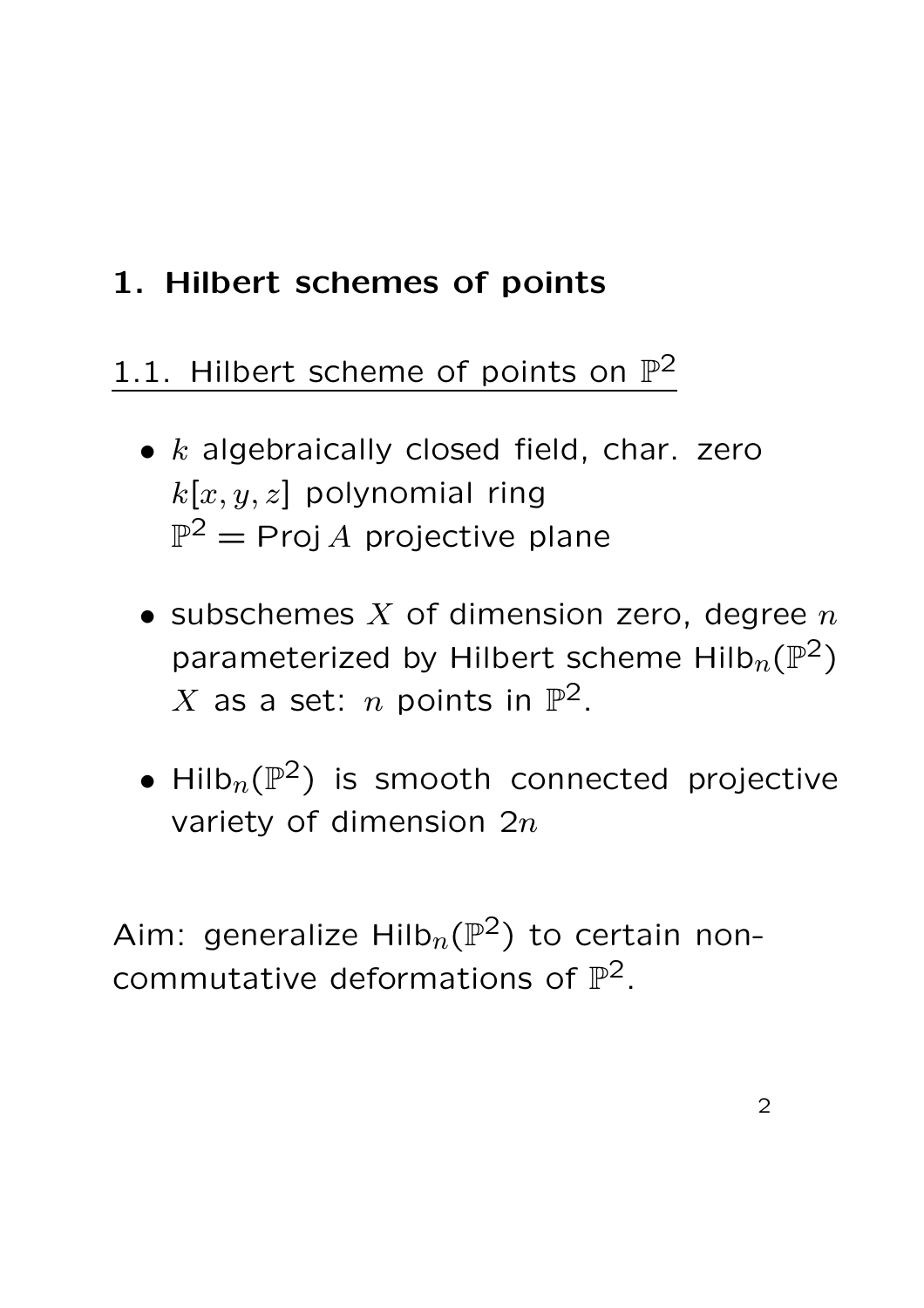#### 1.2. Quantum polynomial rings

- Fix graded k-algebra  $A = k + A_1 + A_2 + ...$  $\operatorname{\sf GrMod}\nolimits A$ , grmod $A$ , Hom $_A$ , Ex $\operatorname{t}_A^i$ , <u>Ext $_A^i$ </u>
- Artin-Schelter algebra of dimension 3 if
	- (i) gl dim  $A = 3$

(ii) A has polynomial growth

- (iii) A is Gorenstein, i.e. for some  $l \in \mathbb{Z}$  $\underline{\mathsf{Ext}}^i_A(k_A,A)\cong$  $\int Ak(l)$  if  $i = 3$ , 0 otherwise.
- quantum polynomial ring (qpr) if also Koszul

$$
0 \to A(-3) \to A(-2)^3 \to A(-1)^3 \to A \to k_A \to 0
$$

• qpr's are left and right noetherian domains and

$$
h_A(t) = h_{k[x,y,z]}(t) = \frac{1}{(1-t)^3}
$$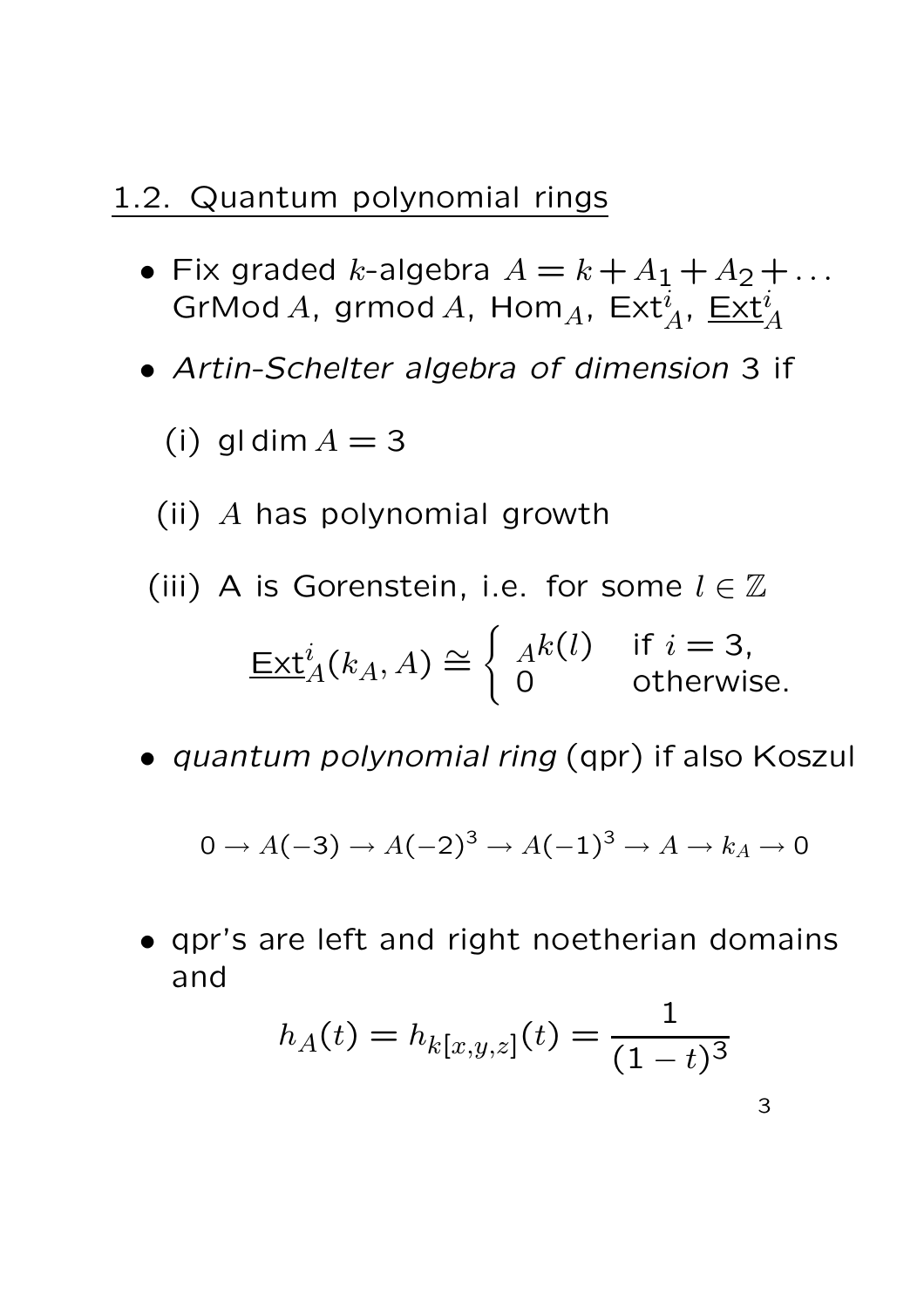#### 1.3. Examples

- Commutative polynomial ring  $k[x, y, z]$  is a quantum polynomial ring.
- First Weyl algebra

$$
A_1 = k \langle x, y \rangle / (yx - xy - 1)
$$

Homogenize:

$$
H = k \langle x, y, z \rangle / (zx - xz, zy - yz, xy - yx - z2)
$$
  
is a quantum polynomial ring.

• Generic qpr's: three dim. Sklyanin algebras

$$
Skl_3(a, b, c) = k\langle x, y, z \rangle / (f_1, f_2, f_3)
$$

where

$$
\begin{cases}\nf_1 = ayz + bzy + cx^2 \\
f_2 = azx + bxz + cy^2 \\
f_3 = axy + byx + cz^2\n\end{cases}
$$

and  $a, b, c \in k$  generic scalars.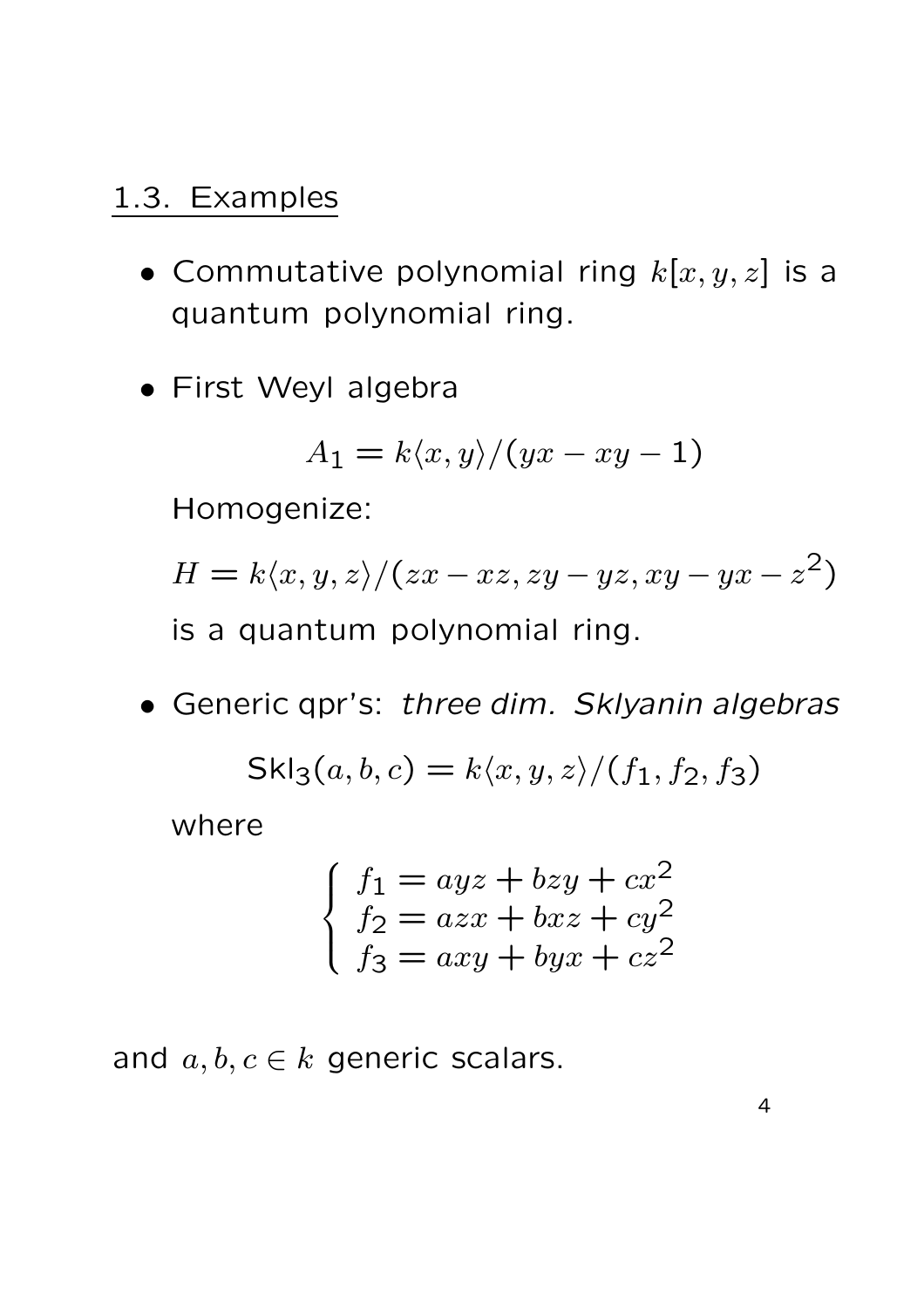#### 1.4. Quantum projective planes

Tails  $A =$  GrMod  $A /$  Tors  $A$ 

Artin and Zhang: projective quantum plane

$$
\mathbb{P}^2_{\mathsf{q}} = \mathsf{Proj}\, A := (\mathsf{Tails}\, A, \mathcal{O}, \mathsf{sh})
$$

Artin, Tate and Van den Bergh:

$$
A \longleftrightarrow B(E, \sigma, \mathcal{L}) \text{ where } \begin{cases} \cdot E \hookrightarrow \mathbb{P}^2 \text{ is } \mathbb{P}^2 \text{ (linear)} \\ \text{ or divisor deg. 3 (elliptic)} \\ \cdot \sigma \in \text{Aut } E \\ \cdot \mathcal{L} \text{ line bundle on } E \end{cases}
$$

\n- A linear: 
$$
B = A
$$
  $A$  elliptic:  $B = A/gA$  with  $g \in A_3$  central
\n

• Tails  $B$  and Qcoh  $E$  are equivalent

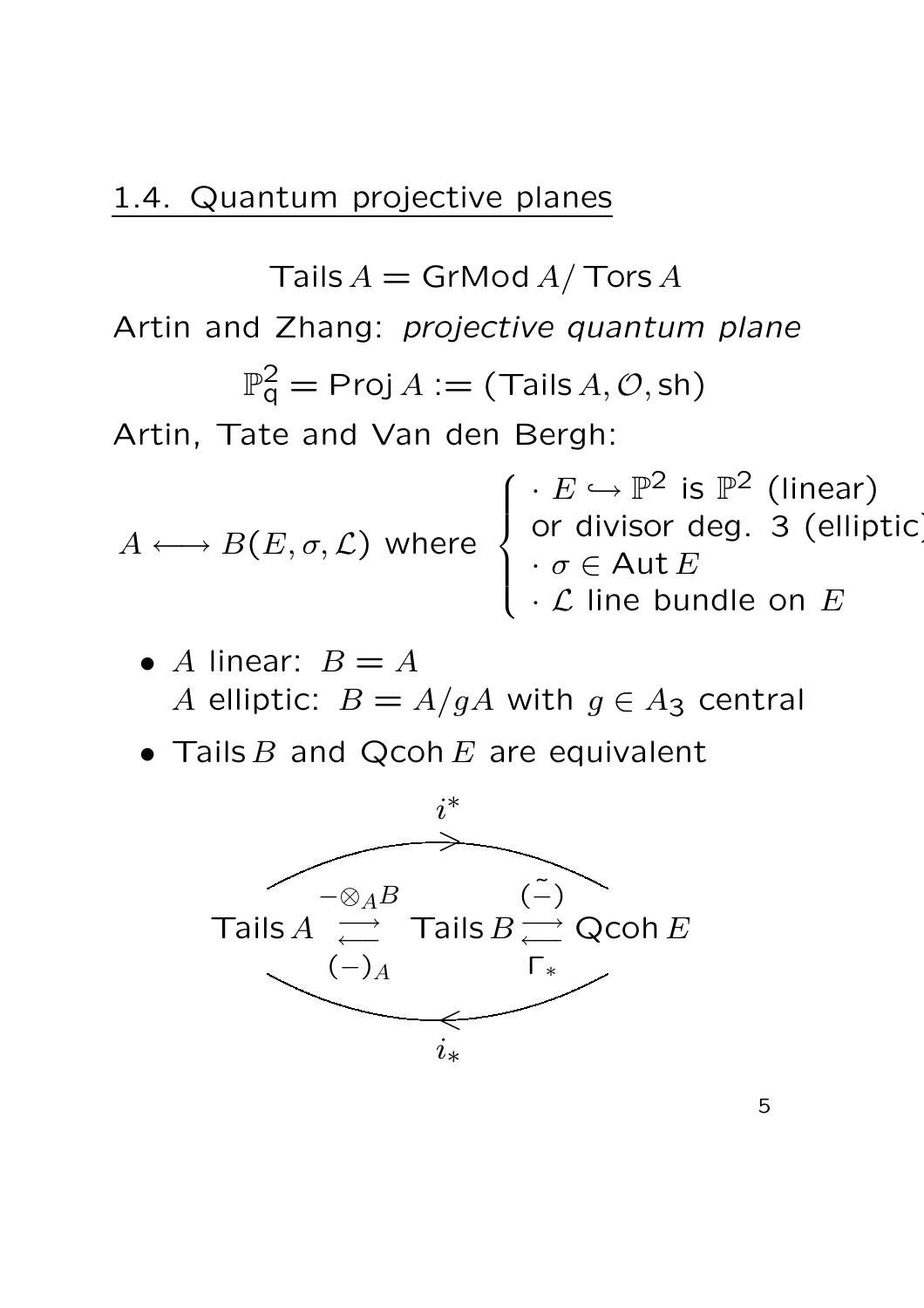#### 1.5. Examples

- Commutative polynomial ring  $k[x, y, z]$ is linear qpr:  $E = \mathbb{P}^2$ ,  $\sigma = \text{id}$
- Homogenized Weyl algebra

$$
H = k \langle x, y, z \rangle / (zx - xz, zy - yz, xy - yx - z2)
$$
  
is elliptic qpr:  
- E is given by  $z3 = 0$ : "triple" line in  $\mathbb{P}^{2}$ 

- $-\sigma \in$  Aut E is an infinit. transl.  $o(\sigma) = \infty$
- Three dimensional Sklyanin algebra

$$
Skl_3(a, b, c) = k\langle x, y, z \rangle / (f_1, f_2, f_3)
$$

$$
\begin{cases} f_1 = ayz + bzy + cx^2 \\ f_2 = azx + bxz + cy^2 \\ f_3 = axy + byx + cz^2 \end{cases}
$$

is elliptic qpr:

-  $E$  is smooth elliptic curve in  $\mathbb{P}^2$  $- \sigma \in$  Aut E is translation on E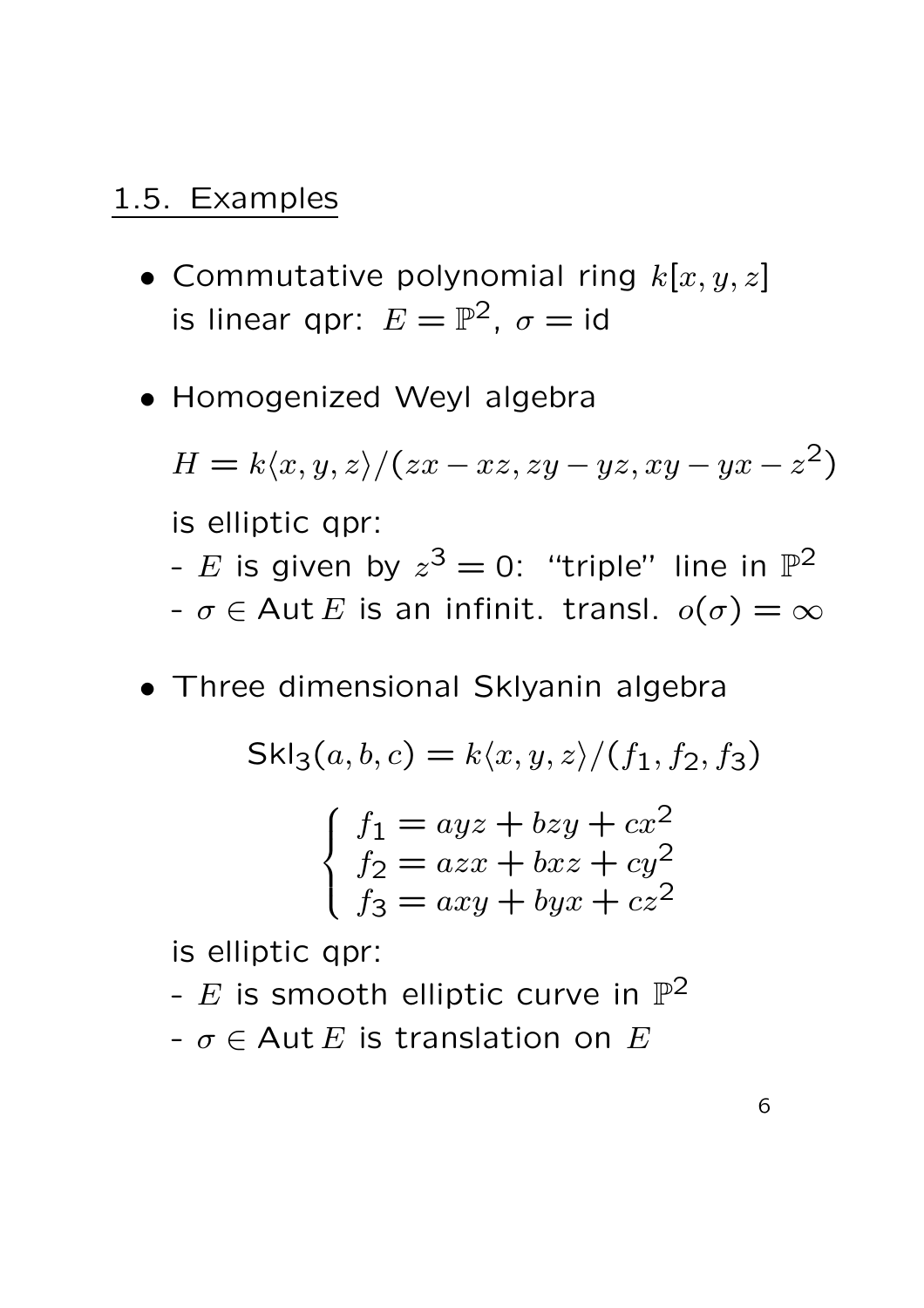#### 1.6. Hilbert scheme of points on  $\mathbb{P}^2_q$  $\bar{\mathsf{q}}$

- $A =$  quantum polynomial ring  $\mathbb{P}^2_{\mathsf{q}} = \mathsf{Proj}\, A$  corresp. quantum plane  $\mathsf{Hilb}_n(\mathbb{P}^2_q) = ?$
- $\bullet$   $\mathbb{P}^2_q$  has very few zero dimensional noncommutative subschemes
- for  $X \in \mathsf{Hilb}_n(\mathbb{P}^2)$  its graded ideal  $I = I_X$  is
	- 1. torsionfree
	- 2. of projective dimension one
	- 3. dim<sub>k</sub>  $A_m$  dim<sub>k</sub>  $I_m = n$  for  $m \gg 0$

and Hilb $_n(\mathbb{P}^2)$  parameterizes modules s.t. (1,2,3) hold.

• Hilb $_n(\mathbb{P}^2_q) =$  scheme parameterizing graded right  $A$ -modules s.t.  $(1,2,3)$  hold.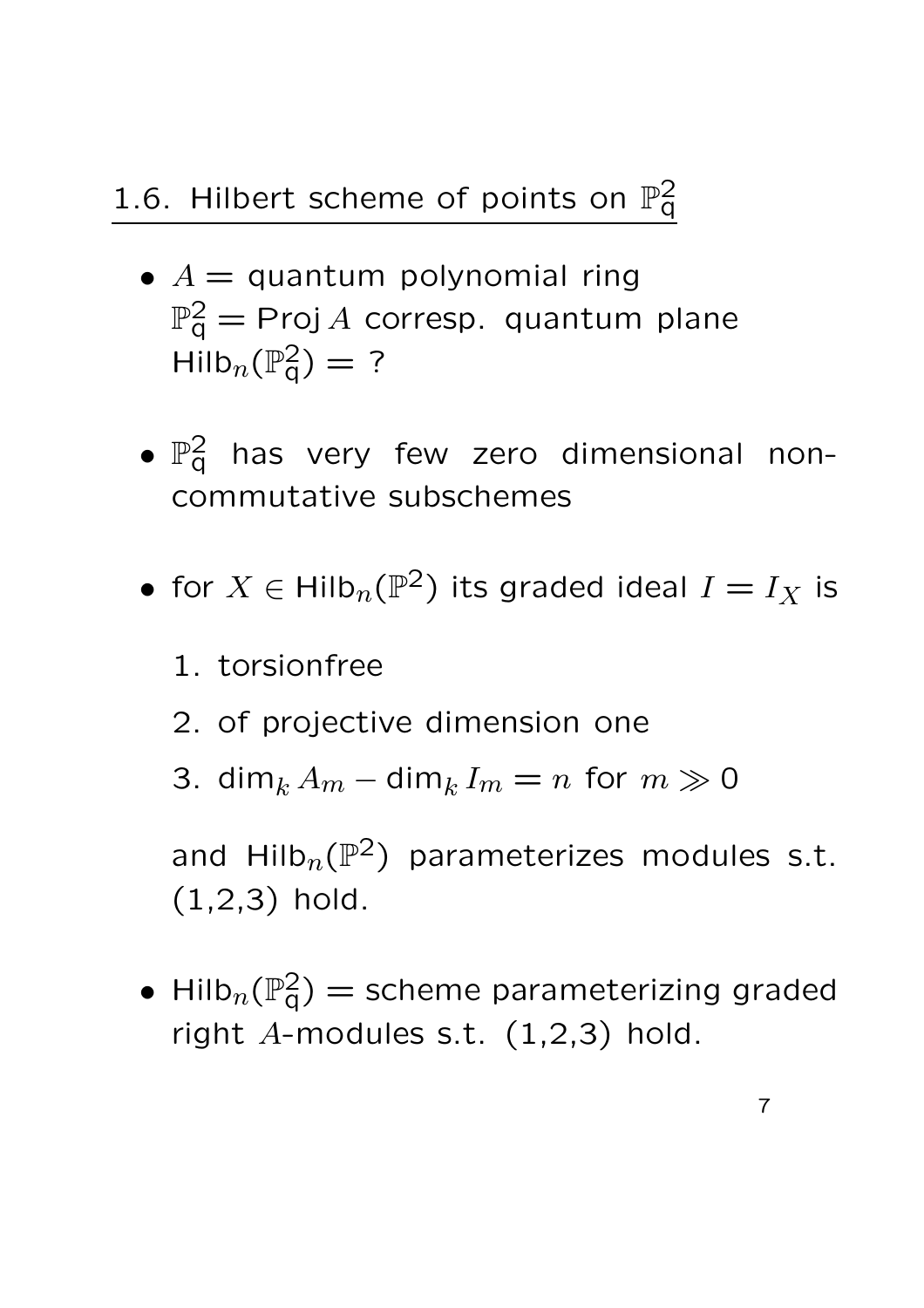Natural to consider also

 $\mathsf{Hilb}_n(\mathbb{P}^2_q)^{\mathsf{inv}} = \{I \in \mathsf{Hilb}_n(\mathbb{P}^2_q) \mid I \text{ reflexive }\}$ 

Theorem 1. Let A quantum polynomial ring.

- 1. Hilb $_n(\mathbb{P}^2_q)$  is smooth connected projective variety of dimension 2n.
- 2. Hilb $_n(\mathbb{P}^2_{\mathsf{q}})$ <sup>inv</sup> is open in Hilb $_n(\mathbb{P}^2_{\mathsf{q}})$ (and dense if A elliptic,  $o(\sigma) = \infty$ )
- 3. In case  $A = Skl_3(a, b, c)$ ,  $o(\sigma) = \infty$ :  $\mathsf{Hilb}_n(\mathbb{P}^2_\mathsf{q})^\mathsf{inv}$  is smooth connected affine variety of dimension 2n.

Aim second part: Sketch an intrinsic proof for the connectedness.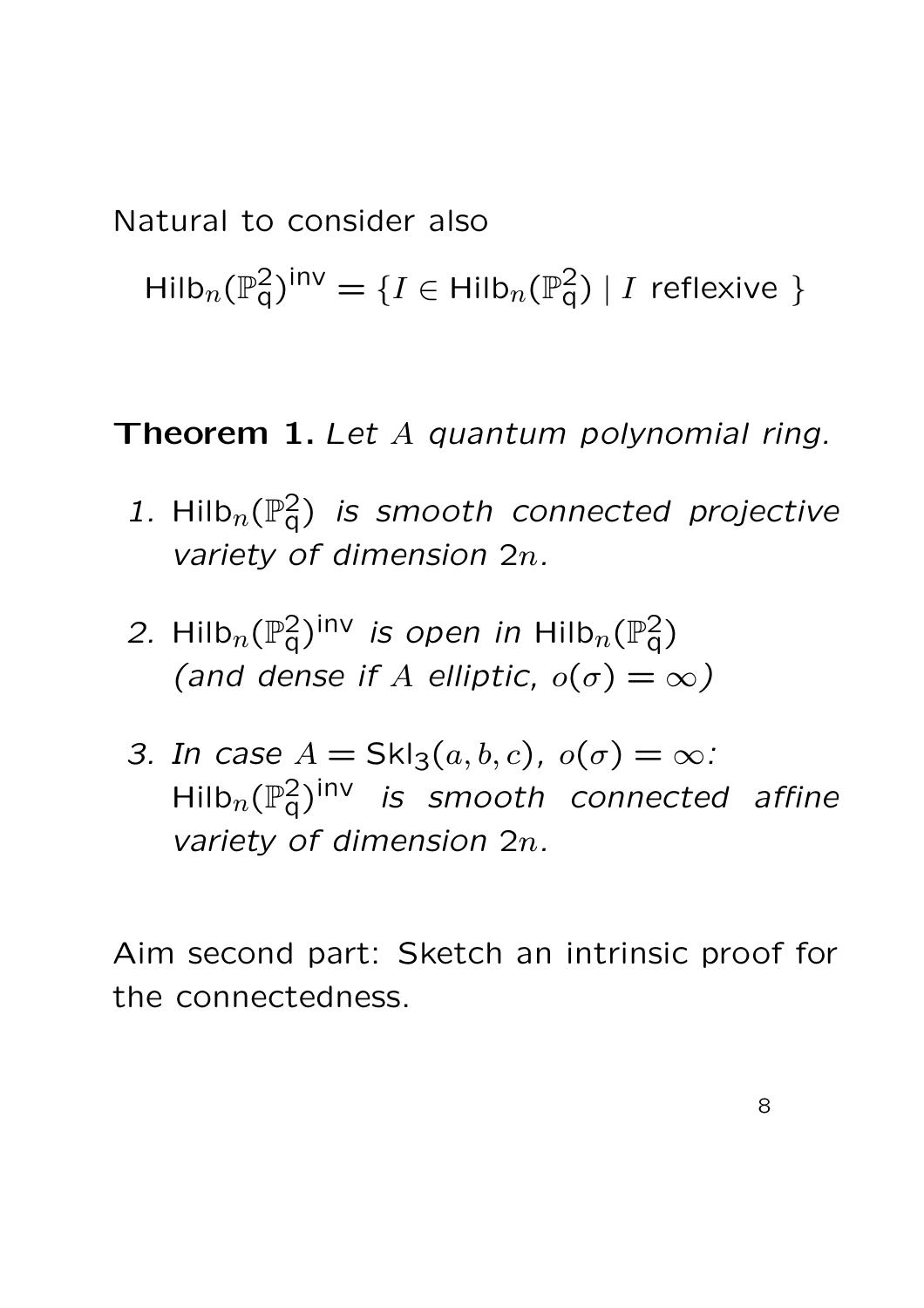#### 1.7. Examples

• Commutative polynomial ring  $k[x, y, z]$ :

 $\mathsf{Hilb}_n(\mathbb{P}^2_q) = \mathsf{Hilb}_n(\mathbb{P}^2)$ ,  $\mathsf{Hilb}_n(\mathbb{P}^2_q)^{\mathsf{inv}} = \emptyset$  for  $n > 0$ .

• Homogenized Weyl algebra

$$
H = k \langle x, y, z \rangle / (zx - xz, zy - yz, xy - yx - z2)
$$

 $\overline{1}$  $\overline{n}$  $\mathsf{Hilb}_n(\mathbb{P}^2_q)^{\mathsf{inv}} \cong \{$  graded right  $A_1$ -ideals  $\}/$  iso  $I \mapsto I[z^{-1}]_0$ 

Cannings and Holland, Wilson:

Theorem 2. Hilb $_n(\mathbb P^2_{\mathrm{q}})^{\mathsf{inv}}=C_n$  where  $C_n = \{X, Y \in M_n(k) | r k([Y, X] - id) \le 1\} / G l_n(k)$ is the n-th Calogero-Moser space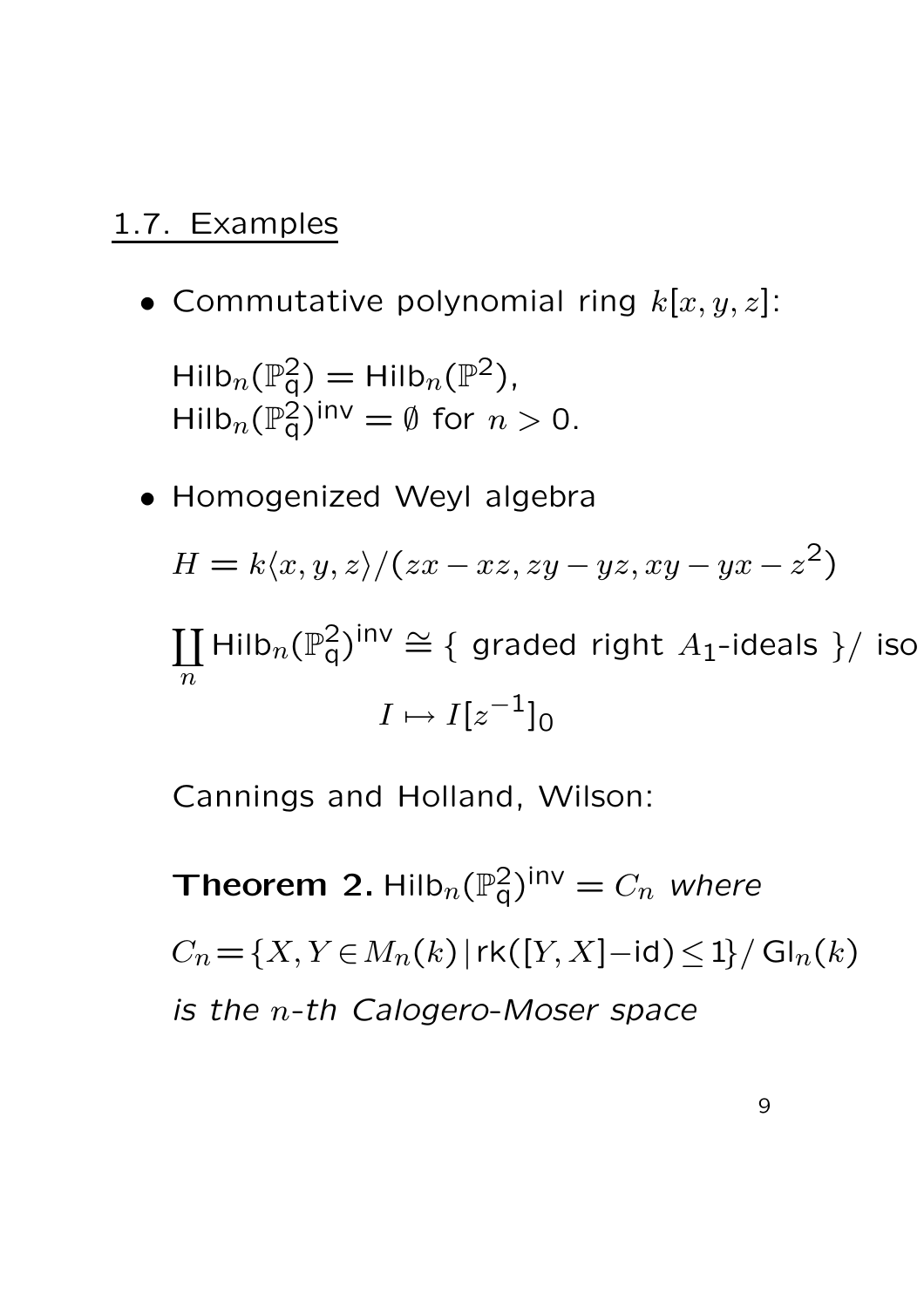### 2. Stratification and connectedness

Idea to prove connectedness of  $\mathsf{Hilb}_n(\mathbb{P}^2_\mathsf{q})$ : Let

$$
\Gamma_n = \{ h_I(t) \mid I \in \mathsf{Hilb}_n(\mathbb{P}_q^2) \}
$$

and define

$$
\mathsf{Hilb}_{h}(\mathbb{P}_{q}^{2}) = \{ I \in \mathsf{Hilb}_{n}(\mathbb{P}_{q}^{2}) \mid h_{I}(t) = h(t) \}
$$

• Yields a stratification

$$
\mathrm{Hilb}_n(\mathbb{P}_q^2) = \bigcup_{h \in \Gamma_n} \mathrm{Hilb}_h(\mathbb{P}_q^2)
$$

into smooth, non-empty connected locally closed subsets

• If 
$$
I \in Hilb_n(\mathbb{P}_q^2)
$$
:

$$
\dim \operatorname{Hilb}_{h(I)}(\mathbb{P}^2_q) = \dim_k \operatorname{Ext}^1_A(I, I)
$$

• From a formula for dim $_k \operatorname{\mathsf{Ext}}^1_A(I,I)$ : unique stratum of max. dimension  $2n$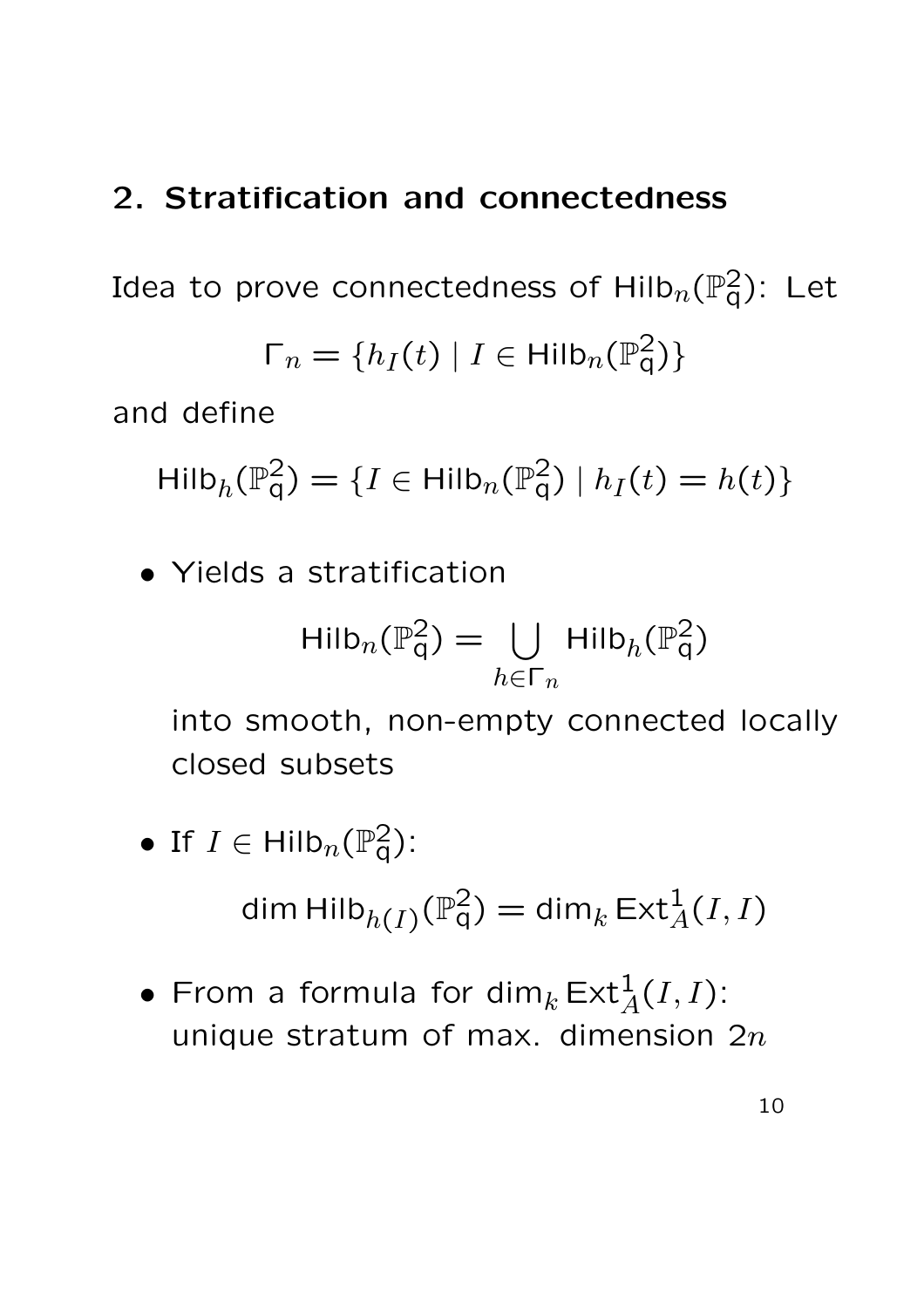## 2.1. Hilbert scheme of points on  $\mathbb{P}^2$

For  $X \in \mathsf{Hilb}_n(\mathbb{P}^2)$ :

- graded ideal  $I_X$ , coordinate ring  $A(X)=A/I_X$
- $\bullet$  Hilbert function of  $X$

 $h_X : \mathbb{N} \to \mathbb{N} : d \mapsto h_X(d) := \dim (A(X))_d$ i.e.  $h_X(d)$  is the rank of the evaluation function in the points of  $X$ 

$$
\theta: A_d \to k^n
$$

 $h_X(d)$  = number of conditions for a plane curve of degree  $d$  to contain  $X$ .

$$
\bullet \ \ h_X(t) := \sum_d h_X(d)t^d = h_A(t) - h_{I_X}(t)
$$

• Characterization of all possible Hilbert functions of graded ideals in  $k[x_1, \ldots, x_n]$ was given by Macaulay.

**Example:**  $X =$  three points in  $\mathbb{P}^2$ Clear:  $h_X(0) = 1$  and  $h_X(d) = n$  for  $d \geq n - 1$ For small d: more complicated.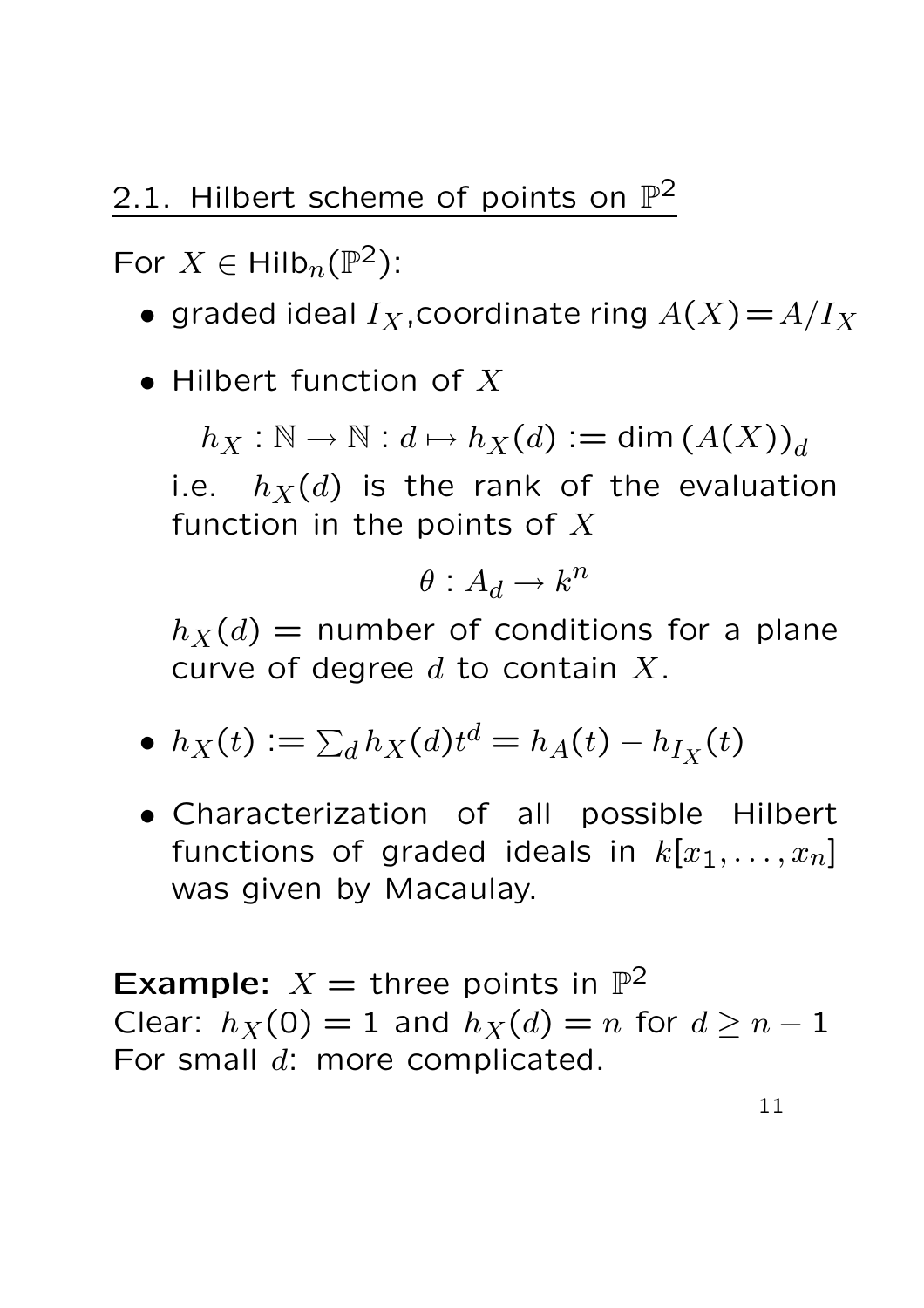As  $n$  grows: the number of Hilbert functions increases rapidly. Castelnuovo introduced

 $s = s_X : \mathbb{N} \to \mathbb{N} : l \mapsto s_X(d) = h_X(d) - h_X(d-1)$ which satisfies

$$
\begin{cases}\ns(0) = 1, s(1) = 2, \dots, s(u) = u + 1 \\
s(u) \ge s(u + 1) \ge \dots \text{ for some } u \ge 0 \\
s(d) = 0 \text{ for } d \gg 0 \\
\sum s(d) = n \text{ (weight of } s)\n\end{cases}
$$

- call such functions Castelnuovo functions
- represented by graphs in the form of a stair

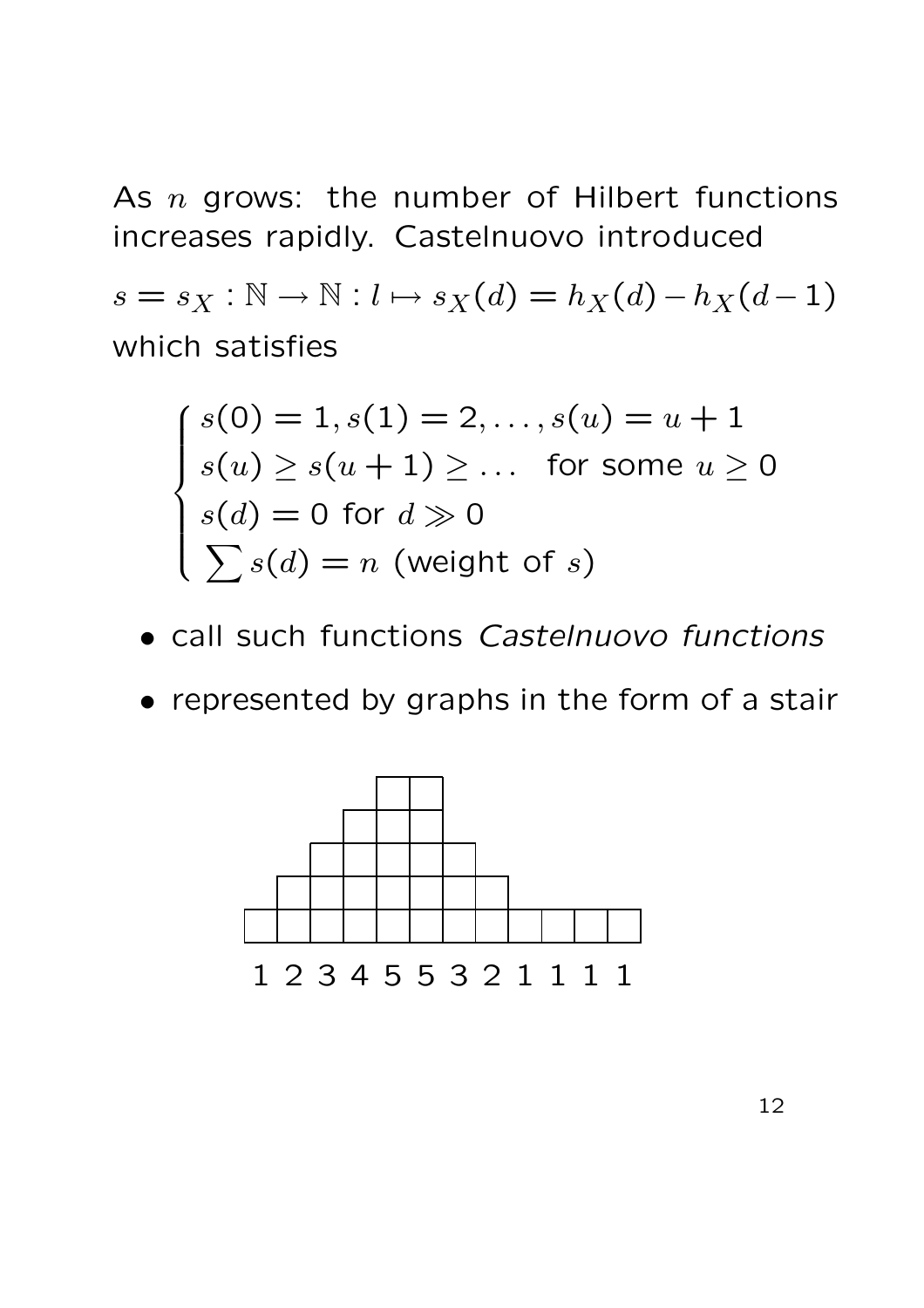## Known (Gruson and Peskine): Theorem 3.  $h_X \mapsto s_X$  gives bijection  $\{h_X \mid X \in \mathsf{Hilb}_n(\mathbb{P}^2)\}$ l { Castelnuovo functions of weight  $n$ }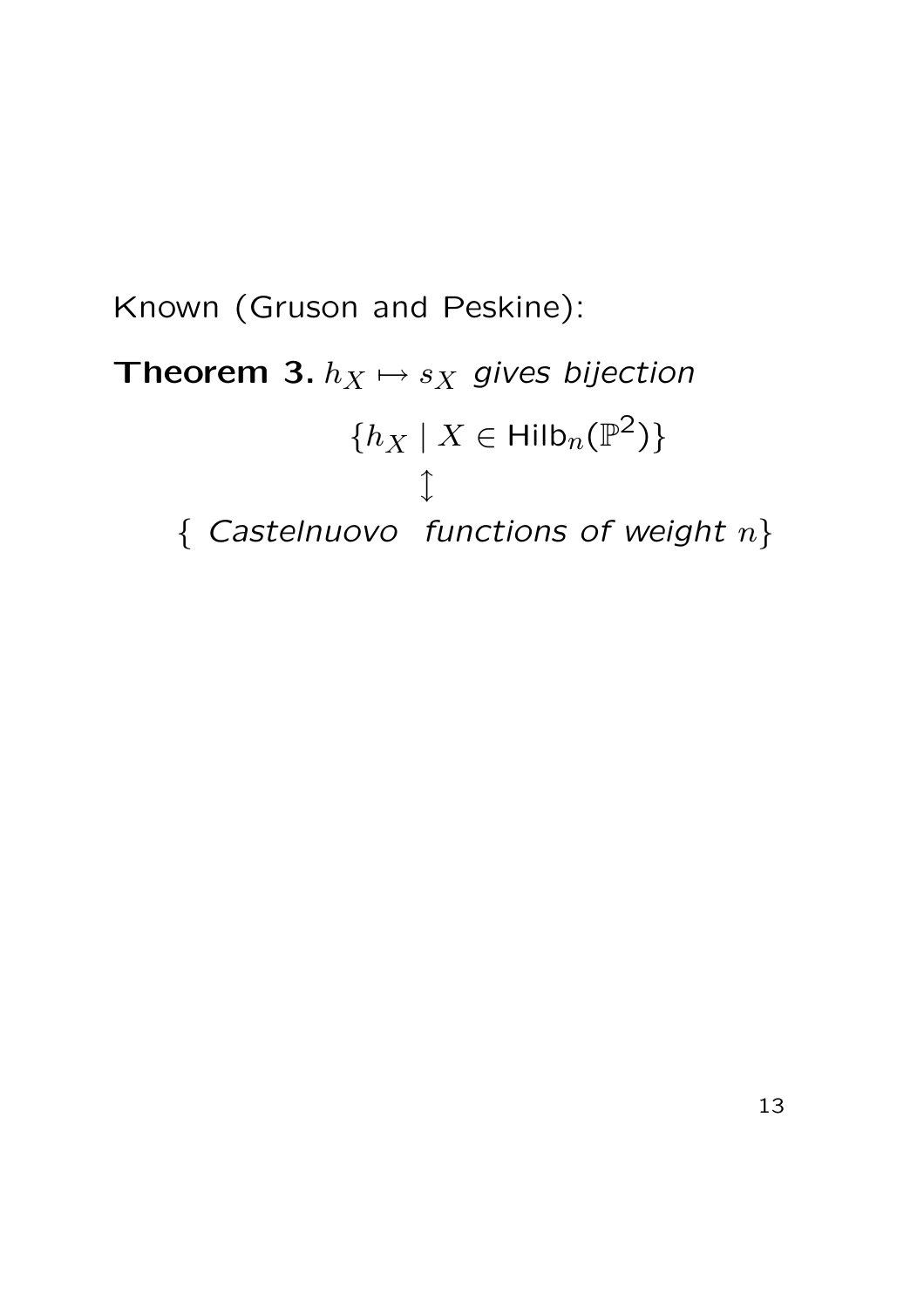- $A =$  quantum polynomial ring,  $\mathbb{P}^2_{\mathsf{q}} = \mathsf{Proj}\, A$  corresp. quantum plane,  $\mathsf{Hilb}_n(\mathbb{P}^2_q)$  as before.
- $\bullet\,$  If  $\,I\in\mathsf{Hilb}_n(\mathbb{P}^2_{\mathsf{q}})\,$  then

$$
h_I(t) = \frac{1}{(1-t)^3} - \frac{s_I(t)}{1-t}
$$

for some  $s_I(t) \in \mathbb{Z}[t, t^{-1}].$ 

 $\bullet$  Let  $s_I: \mathbb{Z} \to \mathbb{Z}$  s.t.  $s_I(t) = \sum_d s_I(d) t^d$ .

Theorem 4.  $h_I(t) \mapsto s_I$  gives bijection

$$
\Gamma_n = \{ h_I(t) \mid I \in \text{Hilb}_n(\mathbb{P}_q^2) \}
$$
  
\n{ Castelnuovo functions of weight n}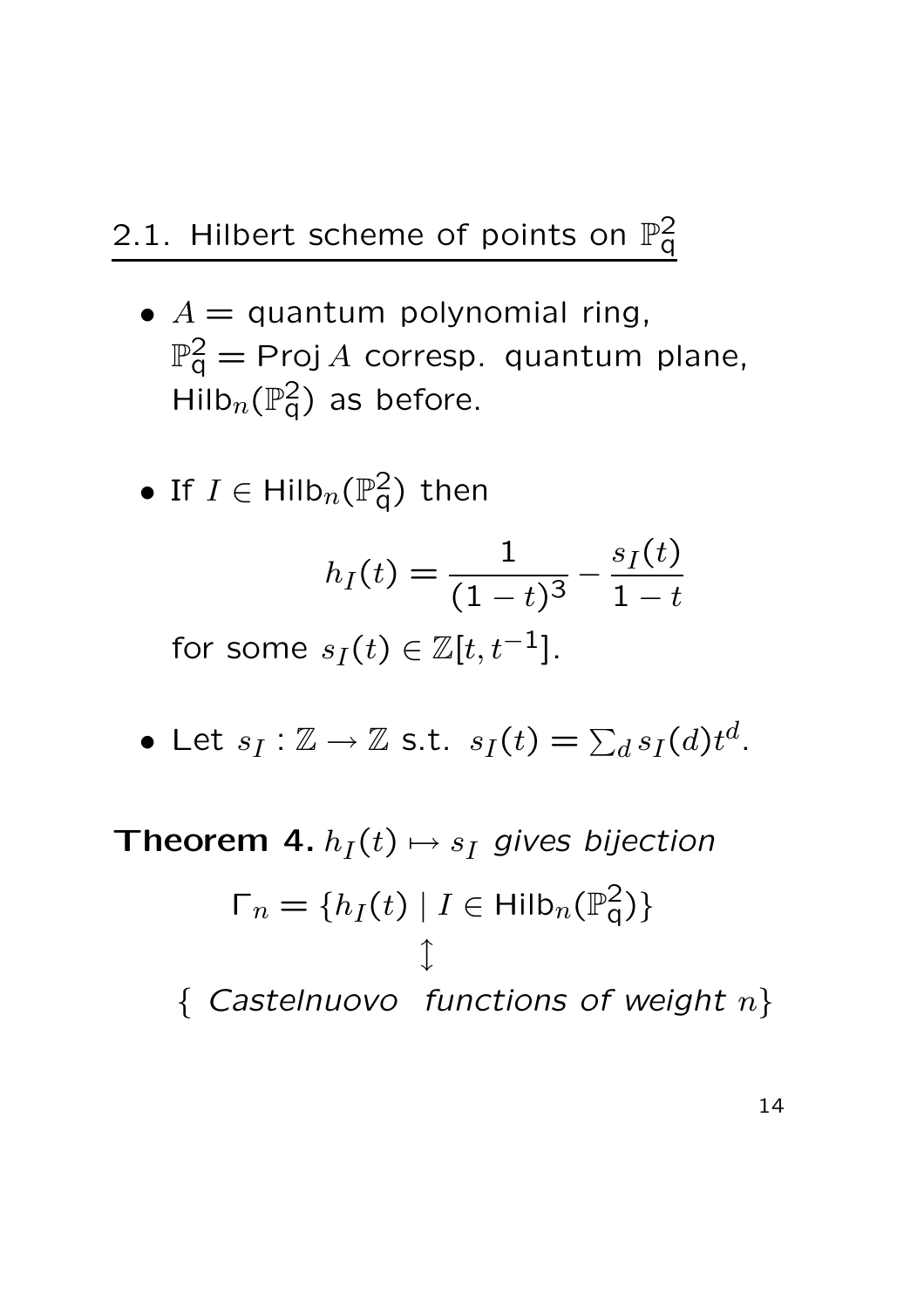Sketch of the proof for  $\uparrow$ . Assume: A elliptic. Fix Castelnuovo function  $s$  weight  $n$ .

To prove: There exists a torsion free graded right ideal  $I$  s.t.

$$
\text{pd } I = 1 \text{ and } h_I(t) = \frac{1}{(1-t)^3} - \frac{s(t)}{1-t}
$$

Assume such an  $I$ , say with resolution

$$
0 \to \bigoplus_i A(-i)^{b_i} \to \bigoplus_i A(-i)^{a_i} \to I \to 0
$$

Then:

$$
\bullet \ \Sigma_i (a_i - b_i)t^i = (1-t)^3 h_I(t)
$$

$$
\bullet\ \ L_1i^*\pi I \to \oplus_i{\mathcal O}_E(-i)^{b_i} \stackrel{M}{\longrightarrow} \oplus_i{\mathcal O}_E(-i)^{a_i} \to i^*\pi I \to 0
$$

If I is reflexive:

$$
\bullet\;\;0\rightarrow \oplus_i{\mathcal O}_E(-i)^{b_i}\stackrel{M}{\longrightarrow} \oplus_i{\mathcal O}_E(-i)^{a_i}\rightarrow i^*\pi I\rightarrow 0
$$

•  $M_p = M \otimes_E \mathcal{O}_p$  has maximal rank,  $\forall p \in E$ .

We try to reverse this proces.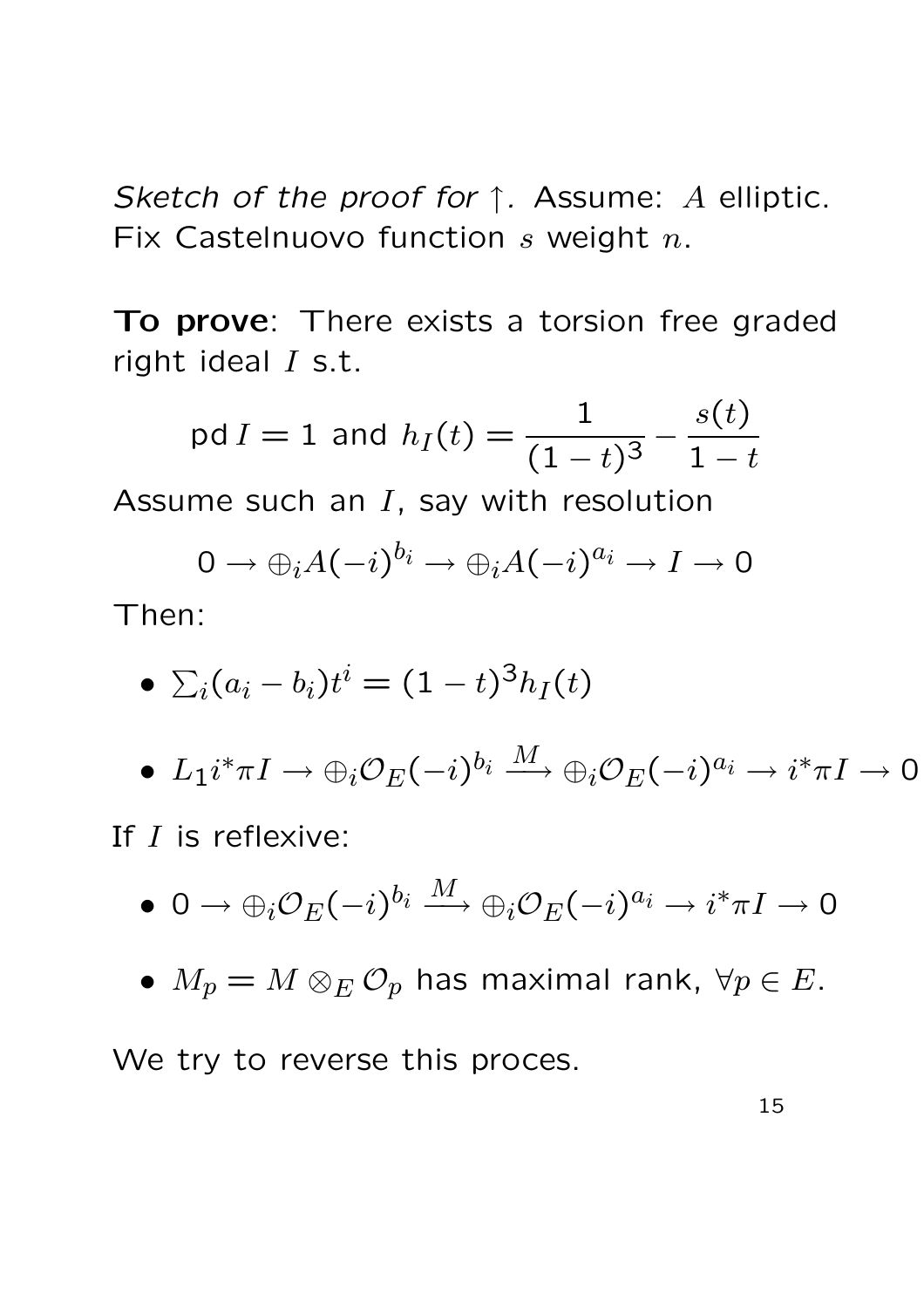Example:  $s$  of weight 41, given by



Let  $H$  be the linear space

 $\mathsf{Hom}_E(\mathcal{O}(-8) \oplus \mathcal{O}(-10)^2 \oplus \mathcal{O}(-12)^2, \mathcal{O}(-7)^3 \oplus \mathcal{O}(-9) \oplus \mathcal{O}(-11)^2)$ 

where  $\mathcal{O} = \mathcal{O}_E$ . It is sufficient to prove

 $\exists M \in H : \forall p \in E : \text{rank } M_p = 5$ Observe that for any  $M \in H$ 

$$
M = \left(\begin{array}{cccc} \times & \times & \times & \times & \times \\ \times & \times & \times & \times & \times \\ \times & \times & \times & \times & \times \\ 0 & \times & \times & \times & \times \\ 0 & 0 & 0 & \times & \times \\ 0 & 0 & 0 & \times & \times \end{array}\right)
$$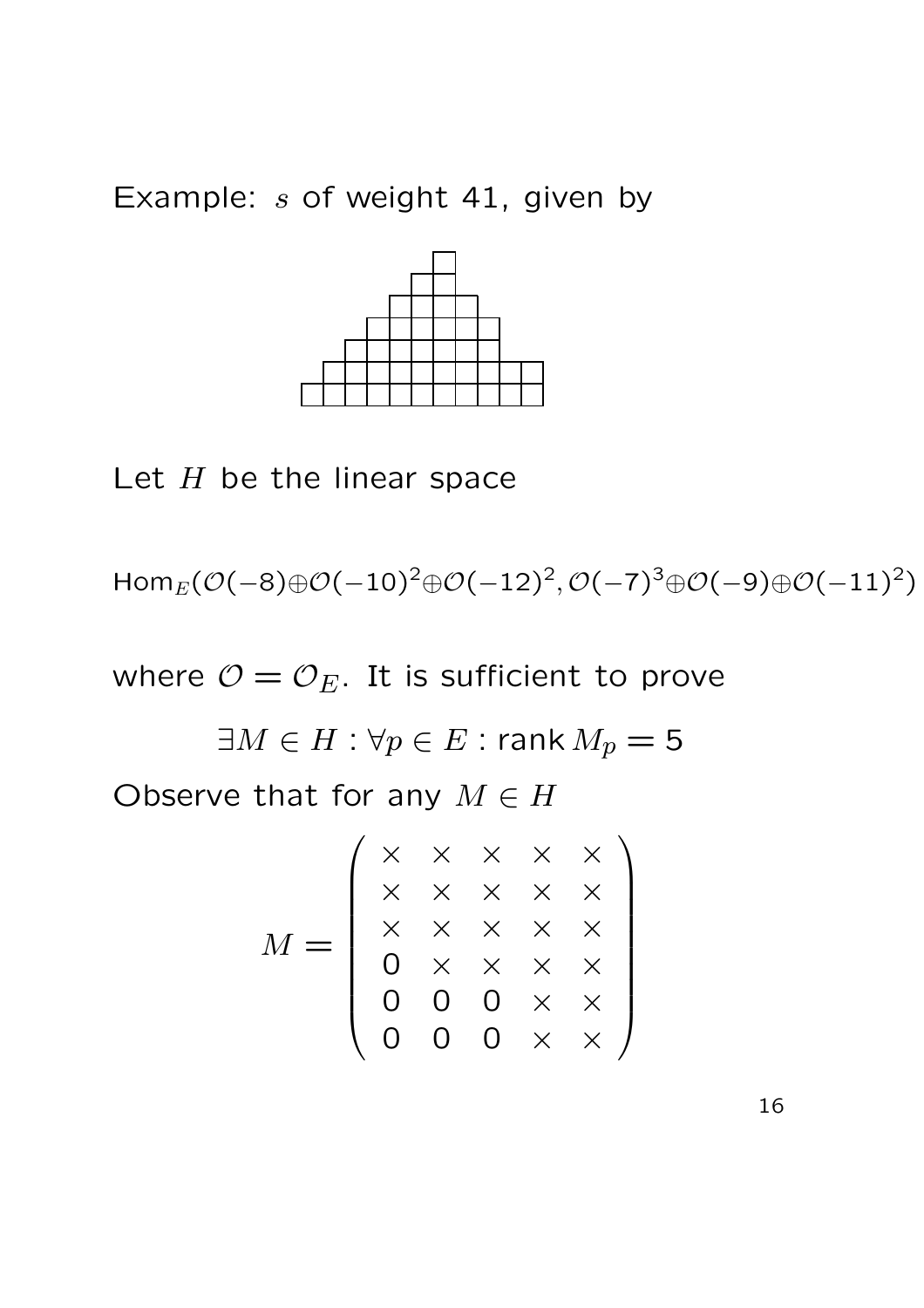Let  ${}^{0}\!H \subset H$  subspace of  $N \in H$  s.t.

$$
N = \left(\begin{array}{cccc} \times & 0 & 0 & 0 & 0 \\ \times & \times & 0 & 0 & 0 \\ 0 & \times & \times & 0 & 0 \\ 0 & 0 & \times & \times & 0 \\ 0 & 0 & 0 & \times & \times \\ 0 & 0 & 0 & 0 & \times \end{array}\right) (1)
$$

Fix  $p \in E$ . Then for  $N \in {}^{0}\!H$ 

 $\Box$ 

$$
N_p = \left(\begin{array}{cccc} * & 0 & 0 & 0 & 0 \\ * & * & 0 & 0 & 0 \\ 0 & * & * & 0 & 0 \\ 0 & 0 & * & * & 0 \\ 0 & 0 & 0 & * & * \\ 0 & 0 & 0 & 0 & * \end{array}\right) \in M_{6 \times 5}(k)
$$

Imposing that rank  $N_p < 5$  gives two conditions on N

$$
2 \leq \operatorname{codim}_{\,0_H} \underbrace{\{N \in {}^0\!H \mid \operatorname{rank} N_p < 5\}}_{0_{\!H_p}}
$$

Since  $A$  is elliptic:  $E$  is one dimensional:

$$
\bigcup_{p\in E} {}^{0}\!H_p \subsetneq {}^{0}\!H \subset H
$$